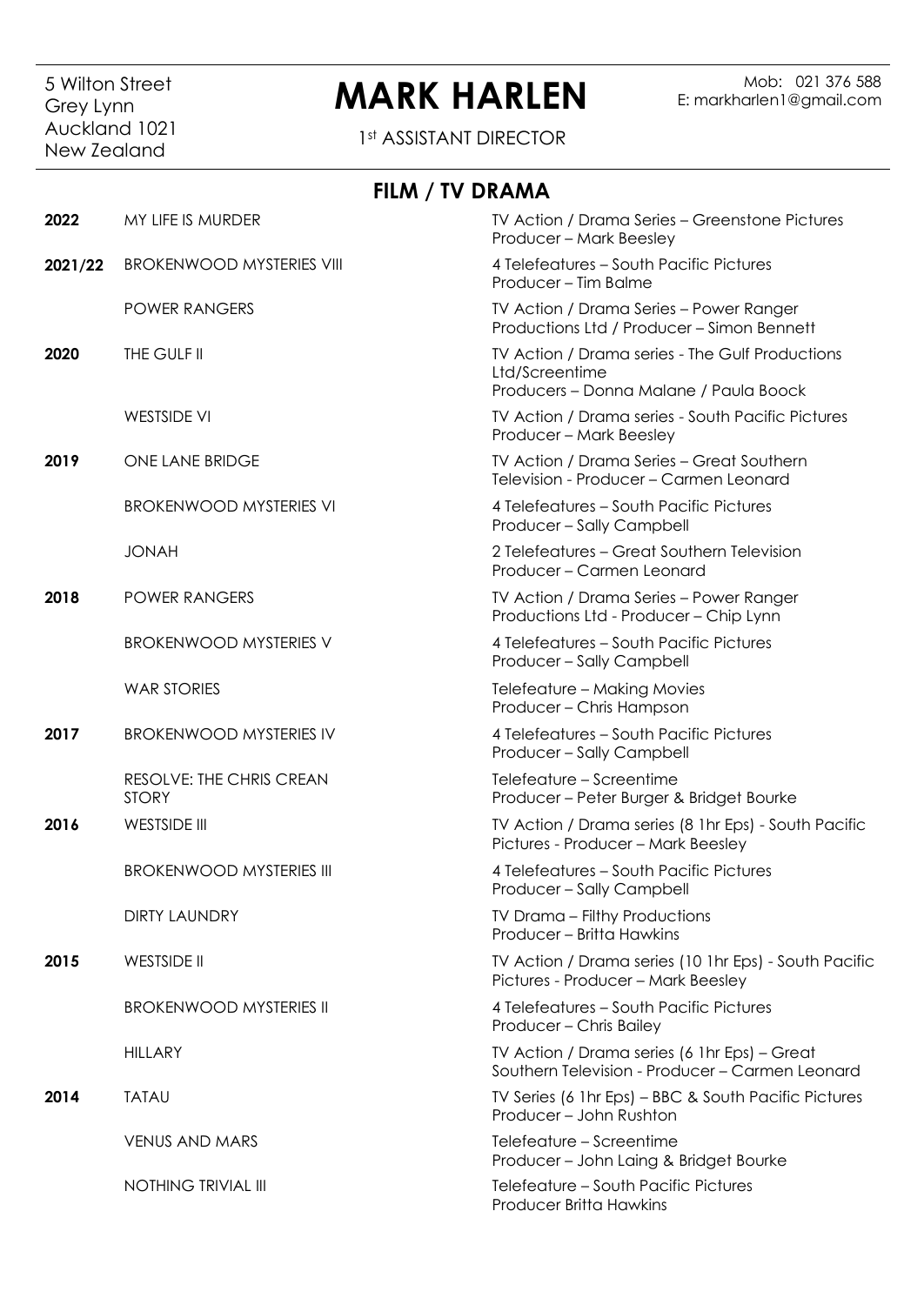|         | THE KICK                                                     | Telefeature – Great Southern Television<br>Producer - Carmen Leonard                                        |
|---------|--------------------------------------------------------------|-------------------------------------------------------------------------------------------------------------|
| 2013    | <b>NOTHING TRIVIAL II</b>                                    | TV Comedy / Drama Series - South Pacific Pictures<br>Producer - Chris Bailey                                |
| 2012/13 | <b>GO GIRLS V</b>                                            | TV Comedy / Drama Series - South Pacific Pictures                                                           |
|         | THE BLUE ROSE                                                | Producer - Britta Hawkins<br>Telefeature & Drama Series - South Pacific Pictures<br>Producer - Chris Bailey |
|         | <b>SAFE HOUSE</b>                                            | Telefeature – Screentime<br>Producer & Director - John Laing                                                |
| 2011    | WHITE LIES<br>(Prelim. Breakdown & Scheduling)               | Feature - South Pacific Pictures<br>Producer - John Barnett                                                 |
|         | <b>GO GIRLS IV</b>                                           | TV Comedy / Drama Series - South Pacific Pictures<br>Producers - Chris Bailey & Britta Johnstone            |
|         | <b>NOTHING TRIVIAL</b>                                       | TV Comedy / Drama Series - South Pacific Pictures<br>Producers - Chris Bailey & Britta Johnstone            |
| 2010    | <b>GO GIRLS III</b>                                          | TV Comedy / Drama Series - South Pacific Pictures<br>Producers - Chris Bailey & Britta Johnstone            |
|         | <b>BLISS</b>                                                 | Telefeature – MF Films - Producer - Michele Fantl                                                           |
|         | YOGI BEAR<br>(Splinter Unit)                                 | 3D Feature Film - Picnic Basket NZ Ltd<br>Producers - Donald De Line & Karen Rosenfelt                      |
| 2009    | <b>GO GIRLS II</b>                                           | TV Comedy / Drama Series (13 1hr Eps) – South<br>Pacific Pictures - Producer - Chris Bailey                 |
|         | THIS IS NOT MY LIFE                                          | TV Drama Series (13 1hr Eps)<br>Producer - Tim Sanders                                                      |
| 2008    | <b>OUTRAGEOUS FORTUNE</b>                                    | TV Drama Series (19 1hr Eps) - South Pacific Pictures<br>Producer - John Laing                              |
|         | <b>KAITANGATA TWITCH</b><br>(Prelim. Breakdown & Scheduling) | TV Drama Series (13 1/2 hr Eps)<br>Producer - Chris Hampson                                                 |
|         | <b>GO GIRLS</b>                                              | TV Comedy / Drama Series (13 1hr Eps) - South<br>Pacific Pictures - Producer - Chris Bailey                 |
|         | <b>DIPLOMATIC IMMUNITY</b>                                   | TV Comedy / Drama Series (13 1/2 HR Eps) - South<br><b>Pacific Pictures</b><br>Producer - Chris Hampson     |
| 2007    | <b>BURYING BRIAN</b>                                         | TV Comedy / Drama Series (6 x 1hr Eps) -<br>Touchdown - Producer - Julie Christie                           |
| 2006    | <b>ORANGE ROUGHIES</b>                                       | TV Action Drama Series (13 x 1hr Eps) - Screenworks<br>Producer – Chris Hampson                             |
| 2005    | <b>ORANGE ROUGHIES</b>                                       | TV Action Drama Series (7 x 1hr Eps) - Screenworks<br>Producer - Chris Hampson                              |
|         | DOVES OF WAR                                                 | TV Drama Miniseries (Telefeature & 5 x 1 hr Eps) -<br>Screenworks Producer - Chris Hampson                  |
| 2004    | <b>HERCULES</b><br>2 <sup>ND</sup> Unit                      | 2 x 2hr Telefeatures - Coote Hayes Productions Ltd<br>Producer - Jeff Hayes                                 |
|         | <b>KNIFE SHIFT</b>                                           | Short Film - Shifty Pictures<br>Producer - Kim Baldwinson                                                   |
|         | WHO'S YA MATE                                                | TV Sketch Comedy Pilot – Satellite Pictures / Director<br>- Charlie Haskell - Producer - Sally Campbell     |
| 2003/04 | <b>TREASURE ISLAND</b>                                       | Three Children's Features - Daybreak Pictures<br>Producer - Jozsef Fityus                                   |
| 2003    | <b>MERCY PEAK - SERIES III</b>                               | <b>TV Drama Series - South Pacific Pictures</b><br>Producer - John Laing                                    |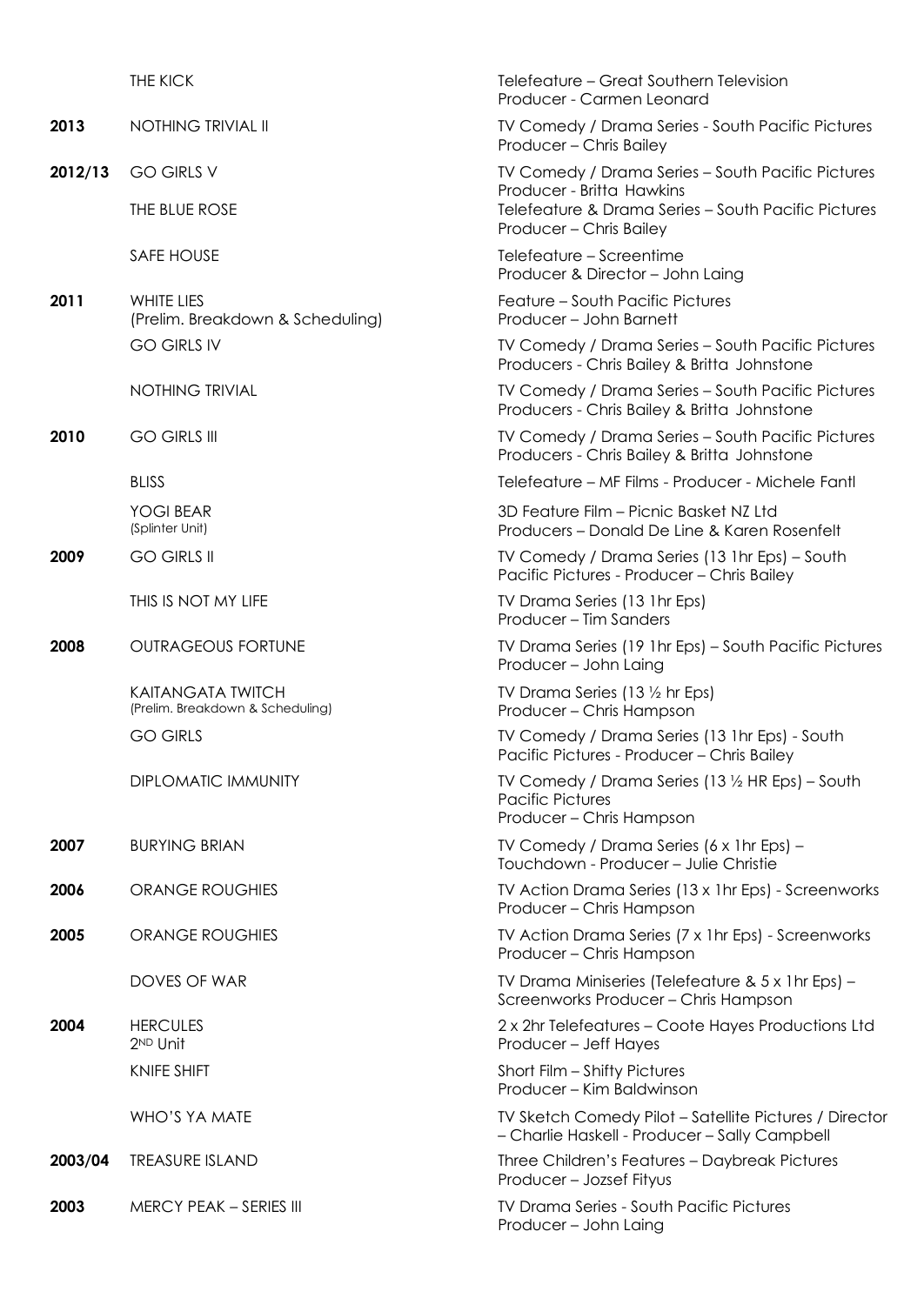| 2002/03 | STREET LEGAL - SERIES IV                             | <b>TV Action Drama Series - Screenworks</b><br>Producer - Chris Hampson                                                   |
|---------|------------------------------------------------------|---------------------------------------------------------------------------------------------------------------------------|
| 2002    | <b>MERCY PEAK - SERIES II</b>                        | <b>TV Drama Series - South Pacific Pictures</b><br>Producer - John Laing                                                  |
| 2001/02 | STREET LEGAL - SERIES III                            | <b>TV Action Drama Series - Screenworks</b><br>Producer - Chris Hampson                                                   |
|         | <b>DARK KNIGHT</b>                                   | <b>TV Action Drama Series - Palana Productions</b><br>Line Producer - Jan Haynes                                          |
|         | MERCY PEAK - SERIES I (2U)                           | <b>TV Drama Series - South Pacific Pictures</b><br>Producer - John Laing                                                  |
|         | STREET LEGAL - SERIES II                             | <b>TV Action Drama Series - Screenworks</b><br>Producer - Chris Hampson                                                   |
|         | <b>XENA</b>                                          | TV Action Drama Series - Pacific Renaissance<br>Pictures<br>Producer - Simon Ambridge                                     |
| 2000    | <b>BEING EVE</b>                                     | TV Children's Drama - South Pacific Pictures<br>Producer - Vanessa Alexander                                              |
|         | <b>XENA</b>                                          | TV Action Drama Series - Pacific Renaissance<br>Pictures<br>Producer - Simon Ambridge                                     |
|         | CLEOPATRA 2525 (Main Unit)                           | TV Action Drama Series - Pacific Renaissance<br>Pictures<br>Ex. Producer - Chloe Smith / Co Producer - Sally<br>Campbell  |
|         | CLEOPATRA 2525 (2nd Unit)                            | TV Action Drama Series - Pacific Renaissance<br>Pictures - Producer - Janine Dickins                                      |
|         | <b>FALLING SPARROWS</b><br>1st AD/Production Manager | Short Film - Morrison Grieve Ltd<br>Producer - William Grieve                                                             |
| 1999    | CLEOPATRA 2525<br><b>JACK OF ALL TRADES</b>          | TV Action Drama Series - Pacific Renaissance<br>Pictures - Producer - Janine Dickins                                      |
|         | <b>FEARLESS</b><br>2nd AD (2nd Unit)                 | Telefeature - South Pacific Pictures<br>Producer – Sally Campbell                                                         |
|         | <b>THINKING ABOUT SLEEP</b><br>2 <sup>nd</sup> AD    | Short Film – Meridian Film<br>1st AD - Charlie Haskell                                                                    |
|         | <b>SHORTLAND STREET</b><br>Freelance though out year | <b>TV Drama Serial - South Pacific Pictures</b><br>Producer – Simon Bennett                                               |
|         | LAWLESS<br>2nd AD / 1st AD (2nd Unit)                | Telefeature - South Pacific Pictures<br>Producer – Bruce Sheridan                                                         |
|         | 1994 - 98 SHORTLAND STREET<br>1st AD and HOD         | <b>TV Drama Serial - South Pacific Pictures</b><br>Producers - Simon Bennett, Judith Trye, Gavin<br>Strawhan, Tony Holden |
| 1997    | <b>MARKET FORCES</b>                                 | <b>TV Comedy Series - South Pacific Pictures</b><br>Producer/Director - Tony Holden                                       |

## **COMMERCIALS**

| 2020 | KFC.            | Waitamata Films / Producer - Julie Elstone    |
|------|-----------------|-----------------------------------------------|
| 2018 | LIFE DIRECT     | Flying Fish / Producer - Penelope Sinclair    |
|      | AIR NEW ZEALAND | Fish & Clips / Producer – Saffron Jackson     |
| 2017 | AN7             | Plaza Films / Producer - Peter Masterton      |
|      | KFC.            | The Penguin Empire / Producer - Natalie Lewis |
|      | <b>BFFR</b>     | Waitamata Films / Producer - Julie Elstone    |
|      |                 |                                               |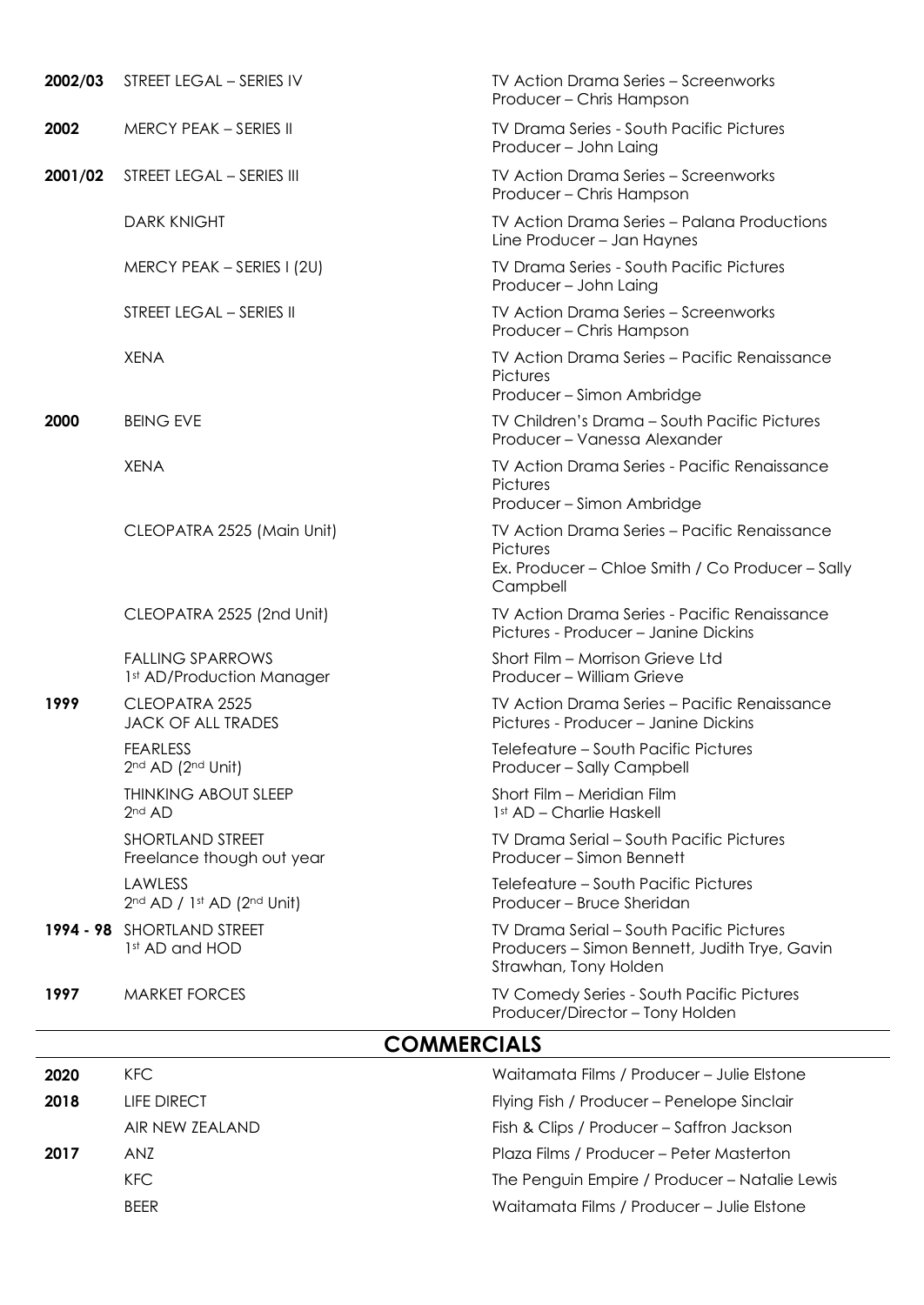|      | <b>MOBIL</b>                  |
|------|-------------------------------|
|      | <b>SEALORD</b>                |
| 2016 | <b>FORD</b>                   |
|      | <b>VODAFONE SMART JACKET</b>  |
| 2015 | <b>BURGER KING</b>            |
| 2014 | <b>TOSHIBA</b>                |
|      | PANADOL                       |
| 2013 | <b>JETSTAR</b>                |
| 2011 | FONTERRA, NESTLE, TELECOM     |
| 2010 | <b>MASTER CHEF PROMO</b>      |
|      | <b>PANASONIC</b>              |
|      | <b>TOSHIBA</b>                |
| 2009 | <b>GERBLE</b>                 |
|      | DANCING WITH THE STARS        |
| 2008 | <b>WESTPAC</b>                |
|      | <b>KFC</b>                    |
|      | THE WAREHOUSE - WINTER Ts     |
|      | <b>WORLD TEES</b>             |
|      | <b>EASTER BUNNIES</b>         |
|      | <b>FUTURE PROOF BUILDINGS</b> |
|      | <b>PROGRESSIVE</b>            |
|      | <b>REPCO</b>                  |
|      | <b>BASE - SUNSHINE</b>        |
| 2007 | <b>HOLDEN - GOTTA GO</b>      |
|      | <b>RANGER PRODUCTIONS</b>     |
|      | SUPER 14                      |
|      | <b>BONUS BONDS</b>            |
|      | CRICKET - QLD Cricket Team    |
|      | <b>CANADIAN CLUB</b>          |
|      | <b>BRISCOES</b>               |
|      | <b>UNDERGROWTH</b>            |
|      | COUNTDOWN                     |
|      | NEW ZEALAND NAVY              |
|      | <b>KFC</b>                    |
|      | <b>COUNTDOWN</b>              |
|      | <b>HYUNDAI</b>                |
|      | <b>THE WAREHOUSE</b>          |
| 2006 | <b>REBEL SPORTS</b>           |
|      | <b>FORD GHIA</b>              |
|      | <b>OPIRUS CAR</b>             |
| 2005 | SARA LEE                      |
| 2004 | C.J. GARDNER                  |

Waitamata Films / Producer – Julie Elstone Waitamata Films / Producer – Julie Elstone Black Sands / Producer – Amber Smith-Beggs Joyride Films / Producer – Anzak Tindall **2015** BURGER KING Sunday Punch / Producer – Nikki Smith Finch / Producer - Andrew Mauger Cherokee Films / Producer – Katie Kempe **Big Red & MAP Productions / Producer – Pip Gillings** *2011* Fonducer – Lance Hipkins **2010** MASTER CHEF PROMO TVNZ / Producer – Ruth Jackson Flying Fish / Producer – Elly Toft Flying Fish / Producer – Elly Toft Big Pictures / Producer – William Grieves TVNZ / Producer - Tanya Rotherham **7hick As Thieves / Producer – Nik Beachman** Flying Start Pictures/Producer - Amanda Langkilde Flying Start Pictures/Producer - Amanda Langkilde Zoomslide / Producer – Lance Hipkins Zoomslide / Producer – Lance Hipkins Flying Start Pictures / Producer – Amanda Langkilde Flying Start Pictures / Producer – Nanette Miles **Flying Fish** Flying Fish / Line Producer – Christian Eek **2007** Visionworks / Producer – Nicky Simes Power Rangers Stills Shoot / Producer - Janine Dickins Sky Sports / Producer – Tanya Rotherham Flying Fish Sweetshop/Producer - Claire Kelly Canadian Club / Producer - Lance Hipkins Flying Start Pictures / Producer - Amanda Langkilde Octopus Pictures Flying Start Pictures / Producer - Sam McCauley Flying Start Pictures / Producer – Nanette Miles Flying Fish / Producer - Carne Bidwell Flying Start Pictures / Producer – Amanda Langkilde Film Construction / Line Producer – Susan Parker Zoomslide / Producer – Heather Lee Zoom Slide / Producer – Heather Lee Silverscreen / Producer – Megan Robertson Radio Film / Producer – Bruce Yoon Flying Start Pictures / Prod. – Amanda Langkilde Flying Start Pictures / Prod. – Pip Mayne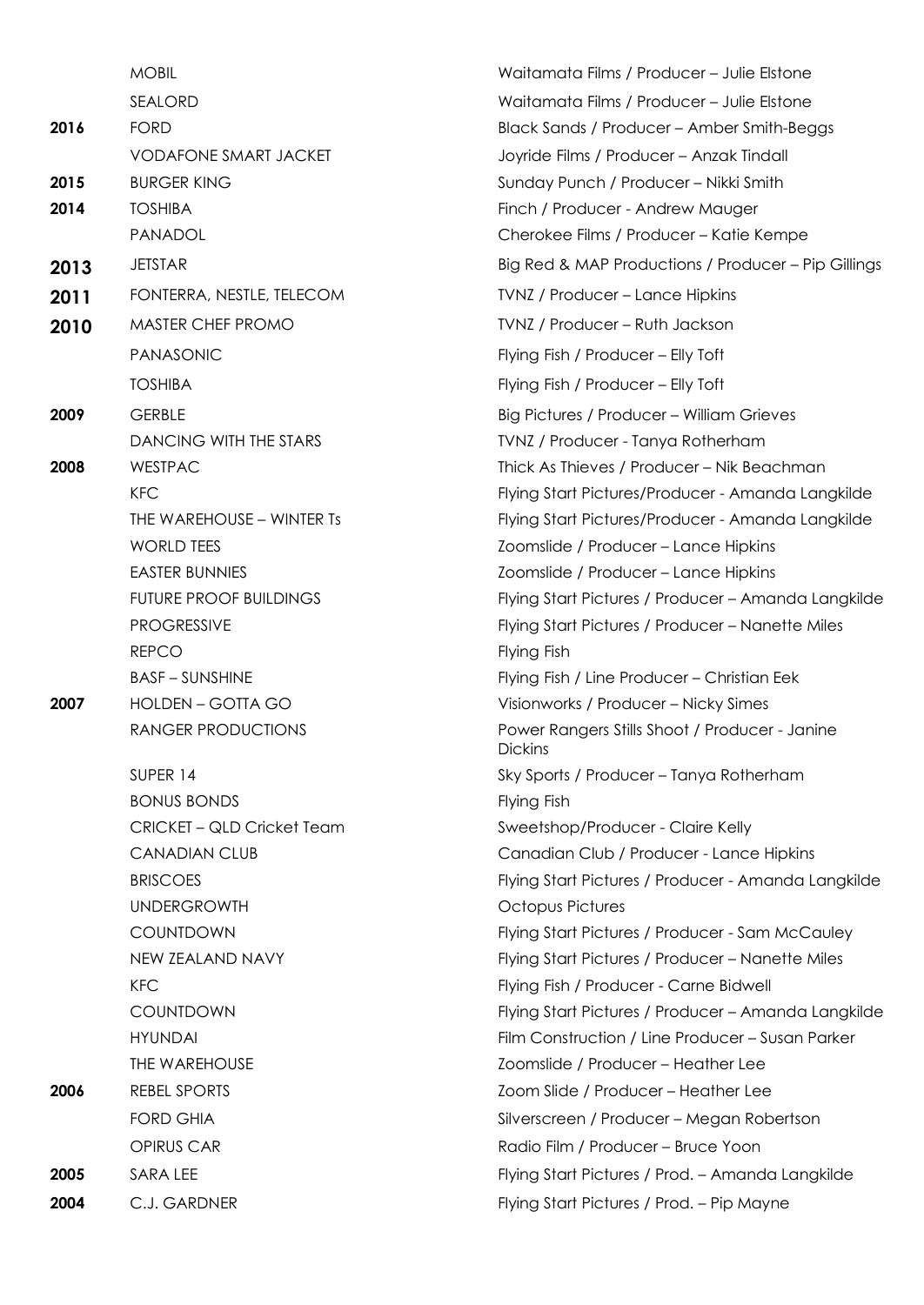|         | <b>FARMERS</b>                                    | Flying Start Pictures / Prod. - Nanette Miles            |
|---------|---------------------------------------------------|----------------------------------------------------------|
|         | <b>FIRESTONE</b>                                  | Republic Films / Producer – Jack Sainte Rose             |
|         | <b>CANON PRINTERS</b>                             | Joyride Films / Producer - Anzak Tindal                  |
| 2001/02 | BNZ                                               | The Girl / Producer – Ian Gibbons                        |
|         | NATIONAL BANK                                     | Silverscreen / Producer – Anzak Tindal                   |
| 2000    | WESTFIELD SHOPPING TOWN                           | Flying Start Pictures / Producer – Claire Kelly          |
|         | <b>MANAKAU INSTITUTE OF TECH</b>                  | Film Construction / Prod. Manager – Kimberley<br>Vincent |
|         | <b>BAMBEC</b>                                     | Flying Start Pictures / Producer – Claire Kelly          |
| 1999    | MATTEL TOYS (1st AD / 2nd AD)                     | Cherokee Films / Producer – Katie Smith                  |
|         | WELLA                                             | Republic Films / Producer - Neil Stichbury               |
|         | TELEBINGO (2nd AD)                                | Film Construction / $1st$ AD – Alan Robinson             |
|         | <b>CONTACT SHARE FLOAT</b><br>$(1st AD-2nd Unit)$ | Auckland Film Company / 1st AD - Alan Robinson           |
|         |                                                   |                                                          |

## **THEATRE 1984 – 1994 (Time Span Includes 5 years Travel, Living & Working in the USA and UK)**

| SAVAGE HEARTS                                          | Stage Manager/LX Op – Watershed Theatre     |
|--------------------------------------------------------|---------------------------------------------|
| THE SISTERS ROSENWEIG                                  | Stage Manager/LX & Sound Op – Circa Theatre |
| <b>JERRY'S GIRLS</b>                                   | Stage Manager/LX & Sound Op – Circa Theatre |
| <b>NO-MANS LAND</b>                                    | Stage Manager/LX & Sound Op – Circa Theatre |
| <b>BOUNCERS</b>                                        | LX & Sound Op – Downstage Theatre           |
| <b>HENRY VIII</b>                                      | Production Manager - Taki Rua Theatre       |
| <b>BITTER CALM</b>                                     | Stage Manager – St James Theatre            |
| <b>FAREWELL SPEECH</b>                                 | Stage/Tour Manager – National Tour          |
| ROMEO AND JULIET                                       | Production Manager – NZ Drama School        |
| SUMMER OF THE ALIENS                                   | Production Manager - NZ Drama School        |
| LETTUCE AND LOVAGE                                     | LX Op – Circa Theatre                       |
| UNIDENTIFIED HUMAN REMAINS AND THE TRUE NATURE OF LOVE | Stage Manager/LX & Sound Op – Circa Theatre |
| THE HOMECOMING                                         | Stage Manager/LX & Sound Op – Circa Theatre |
| <b>BLUE REMEMBERED HILLS</b>                           | Stage Manager/LX & Sound Op – Circa Theatre |
| <b>JULIA</b>                                           | Stage Manager/LX & Sound Op – Bats Theatre  |
| THE DUMB WAITER                                        | Stage Manager/LX & Sound Op – Bats Theatre  |
|                                                        |                                             |